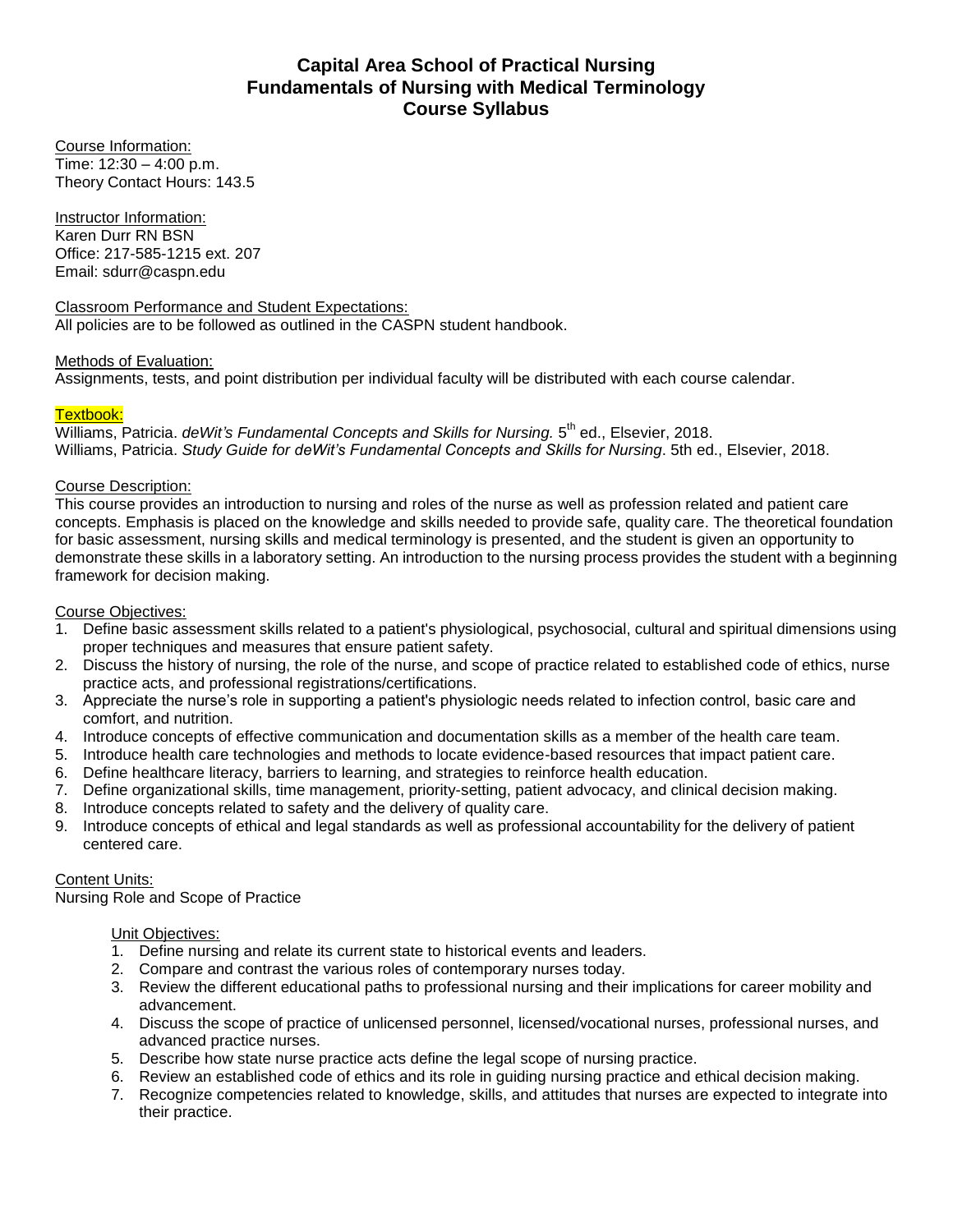### Unit Objectives:

- 1. Differentiate between the terms health and illness and the impact that lifestyle and risk factors has on one's health status.
- 2. Define the terms health promotion and wellness and discuss the nurse's role in supporting patient's movement towards optimal health.
- 3. Differentiate between primary, secondary, and tertiary care as well as the role of the nurse when providing these levels of care.
- 4. Differentiate between the goals of acute and chronic care and examples of patient conditions in each category.
- 5. Discuss the principles of restorative or rehabilitative care, its goals, and the role of the nurse when working with patients undergoing rehabilitation.
- 6. Compare and contrast palliative and hospice care and the role of the nurse in providing end of life care.
- 7. Describe the various health care settings within which patient care is delivered.
- 8. Discuss the roles of state and federal governments in regulating health care agencies.

## Content Units:

Patient Related Concepts/ Nursing Process (includes Nursing Process Lab)

## Unit Objectives:

- 1. Identify the steps of the nursing process.
- 2. Review the use of the nursing process as a tool for planning patient care.
- 3. Differentiate between subjective and objective data and various data collection methods.
- 4. Review the elements of a nursing diagnosis and its use in describing potential and actual patient problems.
- 5. Apply principles of the nursing process to an actual or simulated patient record.

## Content Units:

Profession Related Concepts/ Patient Centered Care

### Unit Objectives:

- 1. Discuss the meaning of patient-centered care.
- 2. Describe concepts of holistic health and nursing.
- 3. Describe the concept of caring as a foundation for nursing practice.
- 4. Review the professional skills inherent in providing patient-centered care.

### Content Topics:

- a. Nursing process/ Define the nursing process and discuss its use as a tool for identifying actual and potential patient problems and planning patient-centered care.
- b. Nursing process/ Compare and contrast the various steps of the nursing process and the role of the nurse.
- c. Nursing process/ Discuss the purpose of a patient plan of care, its developmental process, its implementation, and role in determining attainment of patient outcomes.
- a. Clinical decision making/ Define clinical decision making and its relationship to nursing practice.
- b. Clinical decision making/ Compare and contrast clinical decision making and critical thinking.
- c. Clinical decision making/ Differentiate between decision making and problem solving.
- d. Clinical decision making/ Discuss the significance of the scientific method for determining best nursing practices.
- a. Advocacy/ Define advocacy and its relationship to nursing practice.
- b. Advocacy/ Discuss the relationship between the nurse's role as advocate and the patient's right to information and make informed health care decisions.
- c. Advocacy/ Review the Patient's Bill of Rights and the Self Determination Act and their association with the nurse's role as patient advocate.
- a. Cultural sensitivity/ Define cultural sensitivity and its relationship to nursing practice.
- b. Cultural sensitivity/ Discuss the term culture and the various components that contribute to its definition (ethnicity, spiritual beliefs, social practices).
- c. Cultural sensitivity/ Compare and contrast the terms cultural sensitivity and cultural competence in relation to the role of the health care provider.
- d. Cultural sensitivity/ Recognize the influence culture has on health, health practices, illness, and caring patterns.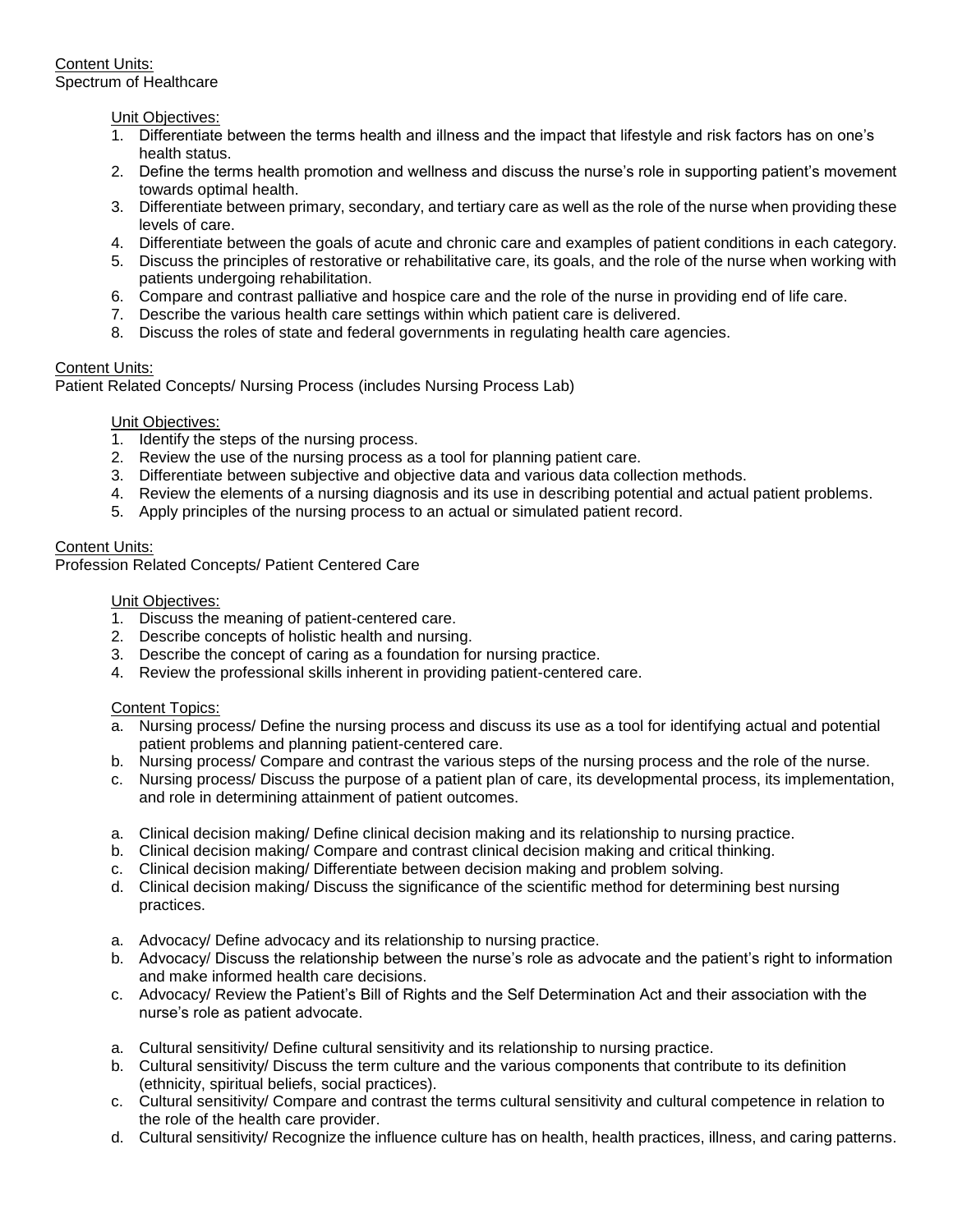- a. Communication/ Define communication and its relationship to nursing practice.
- b. Communication/ Describe the four components of the communication process.
- c. Communication/ Differentiate between verbal and nonverbal communication.
- d. Communication/ Discuss characteristics of varied types of communication.
- e. Communication/ Differentiate between nontherapeutic and therapeutic communication.
- f. Communication/ Discuss the use of technology in the communication process.
- g. Communication/ Describe how nursing documentation is a written form of communication.
- h. Communication/ Identify potential barriers to effective communication.

### Content Units:

Profession Related Concepts/ Interdisciplinary Collaboration

### Unit Objectives:

- 1. Define the concept of interdisciplinary care.
- 2. Describe the essential aspects of collaborative health care.
- 3. Discuss the benefits of an interdisciplinary health care team providing patient care.

## Content Units:

Profession Related Concepts/ Evidence-Based Practice

## Unit Objectives:

- 1. Define the concept of evidence-based practice.
- 2. Identify available resources for evidence-based nursing practice.
- 3. Discuss how evidence-based practice provides optimum care for individuals and their families.

## Content Units:

Profession Related Concepts/ Safety

### Unit Objectives:

- 1. Define the concept of patient safety.
- 2. Discuss personal and environmental factors that impair a patient's ability to protect themselves from injury.
- 3. Review interventions that can assist in reducing risk of patient injury (properly identifying patient, using six rights of medication administration, performing fall risk assessment, communicating patient information to appropriate team member).
- 4. Discuss how proper and effective use of technology and standardized policies and procedures support safe, quality care.
- 5. Recognize the role of the nurse in promoting a safe environment.
- 6. Review the National Patient Safety Goals developed by the Joint Commission and their relationship to the development of national safety standards and accreditation of health care institutions.

# Content Units:

Profession Related Concepts/ Patient Education

### Unit Objectives:

- 1. Define the concept of patient education.
- 2. Identify the role of the nurse in relation to patient education.
- 3. Describe the three domains of learning.
- 4. Review basic principles of learning.
- 5. Discuss how to identify educational needs of patients.

### Content Units:

Profession Related Concepts/ Professionalism

# Unit Objectives:

- 1. Define the concept of professionalism and its relationship to nursing practice.
- 2. List professional behaviors that are consistent with those of a nurse.
- 3. Discuss the relationship of ethical and legal practice to the role of nurses.
- 4. Compare and contrast accountability and responsibility.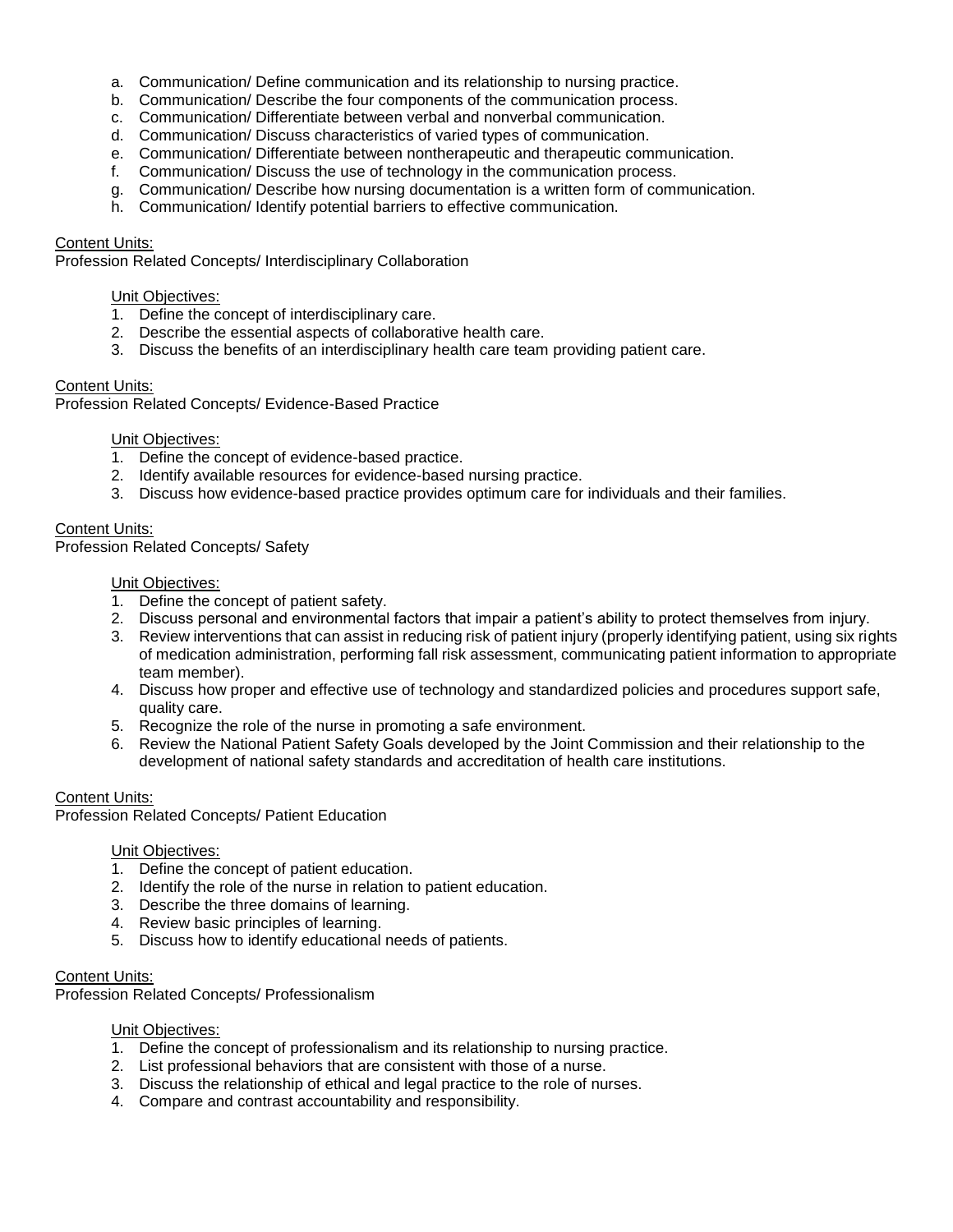Content Units: Profession Related Concepts/ Leadership

# Unit Objectives:

- 1. Define the concept of leadership.
- 2. Identify the characteristics of effective leaders.
- 3. Describe various leadership roles assumed by nurses.
- 4. Discuss how nurses as leaders can influence provision of safe patient care.

# Content Units:

Patient Related Concepts/ Rest and Sleep

# Unit Objectives:

- 1. Review the role played by rest and sleep in maintaining good physical and mental health.
- 2. Discuss the effect that lack of sleep has on a patient's physical and mental health.
- 3. Discuss developmental variations in sleep patterns.
- 4. Describe the functions, physiology, and stages of sleep.
- 5. Identify conditions that interfere with a patient's rest and sleep pattern.
- 6. Recognize the characteristics of common sleep disorders.
- 7. Review nursing interventions that can help improve a patient's quality of rest and sleep.

# Content Units:

Patient Related Concepts/ Spirituality

## Unit Objectives:

- 1. Compare and contrast the concepts of spirituality and religion.
- 2. Review the religious practices of selected religions and their relationship to health promotion and health care.
- 3. Determine factors that contribute to spiritual distress and resulting manifestations.
- 4. Review the nurses' role when caring for patients who are experiencing spiritual distress.

## Content Units:

Patient Related Concepts/ Growth and development and Caring for the elderly

### Unit Objectives:

- 1. Review selected theories of human development and their respective stages.
- 2. Discuss the impact that successful and unsuccessful achievement of developmental tasks has on the ability of an individual to progress to a higher level of development.
- 3. Ascertain the personal and environmental factors that can influence an individual's successful achievement of developmental tasks.
- 4. Review indicators of successful and delayed task resolution.

# Content Units:

Patient Related Concepts/ Sensory perception

### Unit Objectives:

- 1. Review the role played by sensory perception in maintaining good physical health.
- 2. Describe the anatomical and physiological components of the sensory-perceptual process.
- 3. Discuss factors that affect a patient's sensory perceptual processes.
- 4. Identify conditions that interfere with a patient's ability to process sensory input.
- 5. Differentiate between sensory deficits, overload, and deprivation.
- 6. Review nursing interventions that can facilitate or maintain a patient's sensory perceptual processes.

## Content Units:

Patient Related Concepts/ Care of the Surgical Patient

### Unit Objectives:

- 1. Review the role played by pain, as a symptom of a health issue, and its impact on basic physiological needs.
- 2. Review theories related to the physiology of pain.
- 3. Discuss physical, psychological, developmental, and cultural factors that affect the perception and expression of pain.
- 4. Differentiate between the various types and characteristics of pain.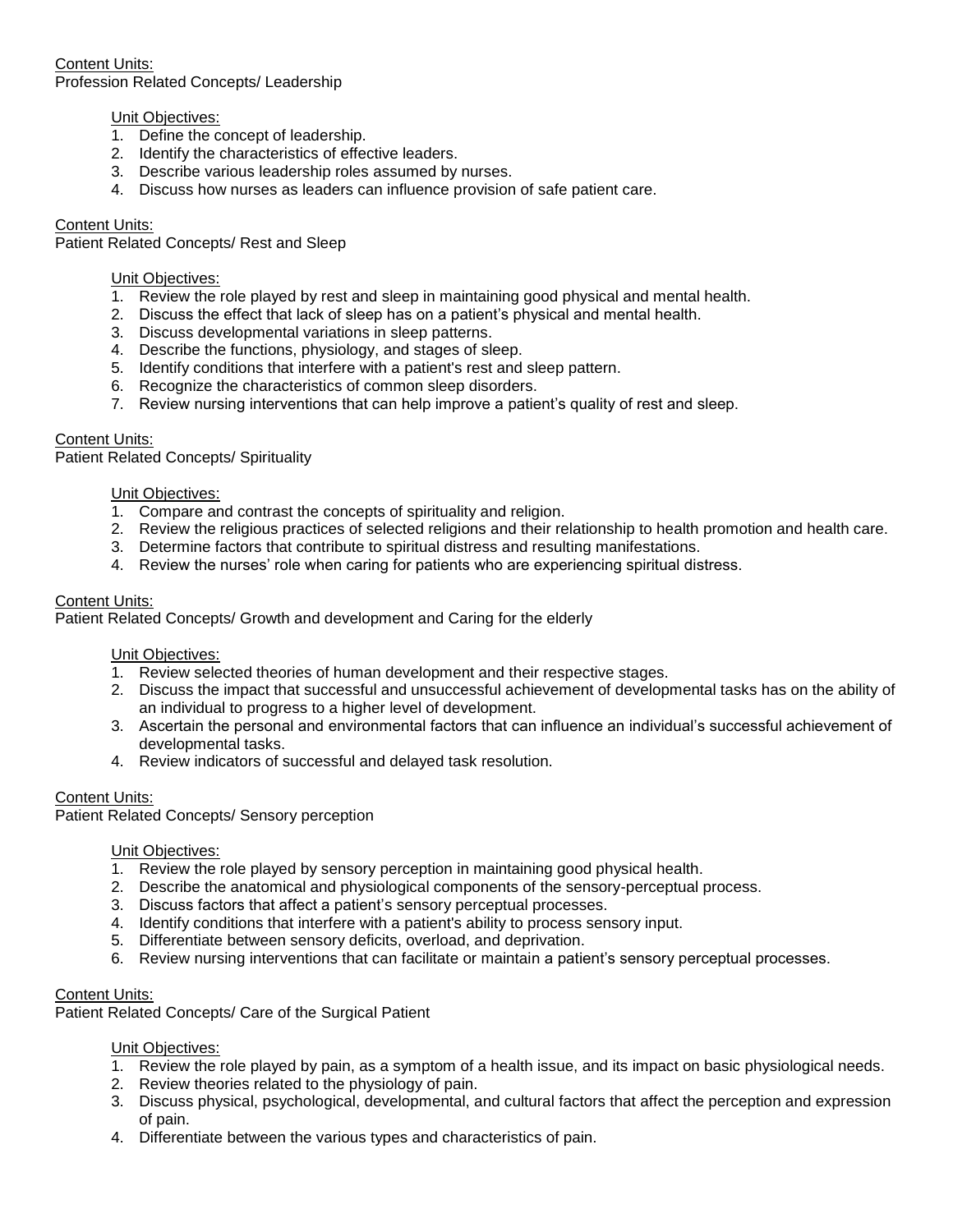- 5. Determine a patient's need for pain relief using established subjective tools and objective data.
- 6. Review pharmacologic and non-pharmacologic nursing interventions that can assist patients in managing their pain.
- 7. Review alternative and complementary methods of pain relief that patients may consider (acupressure, acupuncture, biofeedback).
- 8. Demonstrate proper techniques that support a patient's comfort needs.

# Content Units:

Patient Related Concepts/ Documentation

# Unit Objectives:

- 1. Describe the significance of nursing documentation as a written form of communication.
- 2. Discuss the use of technology in the communication process.
- 3. Identify the purpose and various elements of the patient record.
- 4. Review the legal parameters that guide documentation and the maintenance of patient records.
- 5. Review proper guidelines for effective documentation.
- 6. Demonstrate proper documentation techniques that support accurate, thorough, and timely charting.

# Content Units:

Patient Related Concepts/ Assessment/Data Collection (includes Assessment Labs by Body System)

# Unit Objectives:

- 1. Describe the purpose of assessment/data collection when providing patient care.
- 2. Review assessment/data collection techniques used during comprehensive/focused assessments.
- 3. Use culturally sensitive, therapeutic communication when interviewing the patient regarding their health history and current reason for seeking health care.
- 4. Discuss interventions that will foster a therapeutic, caring nurse patient relationship
- 5. Differentiate between normal and abnormal physical and laboratory findings for each body system.
- 6. Use appropriate terminology when documenting assessment/data collection findings.
- 7. Demonstrate proper assessment techniques when collecting data on patients.

# Content Topics:

- a. Lab Head to Toe Assessment/data collection purpose and techniques
- b. Lab/ Vital signs
- c. Lab/ Health history
- d. Lab/ Skin, hair, and nails
- e. Lab/ Eyes, ears, nose (external structures), mouth, and oropharynx
- f. Lab/ Heart sounds and pulses
- g. Lab/ Lung sounds
- h. Lab/ Breasts and lymph nodes
- i. Lab/ Abdomen and bowel sounds
- j. Lab/ Musculoskeletal and range of motion
- k. Lab/ Mental status (level of consciousness, orientation, language)
- l. Lab/ Head to toe assessment
- m. Theory/Lab/ Wound care (Sterile dressing changes, specialized wound dressings, suture and staple removal, emergency care of evisceration and documentation)
- n. Theory/Lab/ Elimination (continuous bladder irrigation, sterile catheter irrigation and specimen collection, colostomy care and documentation).
- o. Lab/ Fundamental Skills lab (Includes: assessment (head to toe), sterile dressing change, sterile gloves/sterile field, glucose monitoring, foley catheter insertion, vital signs, drains (management and removal), ostomy care, oxygen devices, enema admin